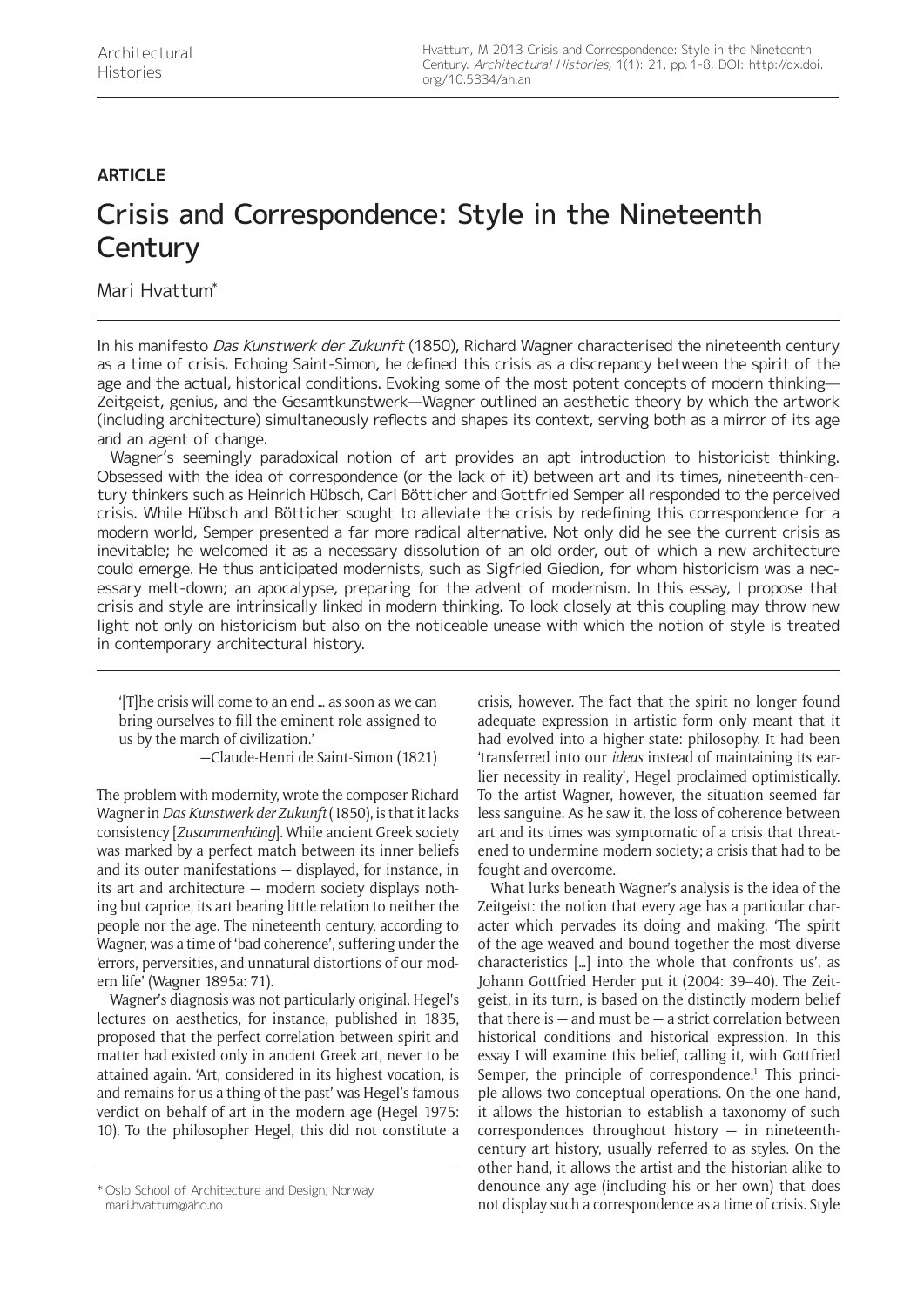and crisis, therefore, are interrelated opposites, forming poles between which modern architectural thinking was shaped and articulated.

# **Organic vs Critical History**

Even though the notion of Zeitgeist is a brainchild of German idealism and romanticism, its most operative legacy emerged in France, among proto-positivist thinkers such as Claude-Henri de Saint-Simon and Auguste Comte. In a rather rambling collection of letters and essays, called *Du système industriel* (1821, part of which was in fact written by Comte), Saint-Simon described history as an oscillation between organic and critical periods (Saint-Simon 1976: 153–86). While the former were periods in which all social forces formed an organic unity, the latter were periods of crisis in which the correspondence between society and its beliefs had broken down. The Middle Ages had been an organic period, its science, art, social structure and religious belief all in perfect correlation. The modern period, on the other hand, was in a critical state, its material and social structures no longer fitting its knowledge and beliefs. The nineteenth century constituted a transitory and mongrel stage of world history, in which the metaphysical beliefs of previous eras were lost, but had not yet been replaced by something new. The political, social and spiritual upheavals of modern Europe were all symptoms of this crisis, Saint-Simon proclaimed, a crisis of correspondence in which society's political, cultural and epistemological structures no longer matched its actual historical stage of development. 'So long as the political order does not conform to this national tendency, society will necessarily be in a state of crisis', he wrote (1976: 175), seeing radical political and social reform as the only possible solution to the 'frightening prolongation of the crisis' that was evident all over the enlightened world (1976: 153).

If the notion of a mismatch between an age and its manifestations inspired political reform, it also lent itself to reflection on cultural phenomena, including art and architecture. Within the organicist aesthetics of German idealism and romanticism, for instance, the epoch and its artworks formed an organic totality, marked by a necessary correlation between part and whole. Throughout history, the Zeitgeist had guaranteed the synchronic coherence of all cultural expressions, tying them together as a whole, as Herder said. The problem with the modern age, however, was that this coherence was lacking — a lack that brought Wagner to describe the present as 'un-natural', missing the organic coherence of previous eras (Wagner 1895a: 69–72, 77–88). Only art sprung from the actual needs and forces of the present could heal this schism, he thought, and thus transform the present into a true, organic epoch. The problem was, however, that these needs and forces were rather hard to pin down. 'Where are the life-conditions which shall summon forth the Necessity of this Art-work and this redemption?' Wagner wrote, lamenting the fact that the confused state of contemporary society made its Zeitgeist notoriously resistant to artistic representation (1895a: 195). This task would be completed only by the artist of the future, he argued. By yet again anchoring art within the inner will of the people, the lost coherence between art and epoch would be restored, and art would yet again fulfil its role as an organic embodiment of its time.

#### **The Zeitgeist's Imprint: New Notions of Style**

In architectural thought of the nineteenth century, the correspondence between epoch and art was identified by a very specific concept — that of style. As Caroline van Eck has shown, the significance of the term changed from rhetorical genre to epochal character around 1800, a change that was fundamentally linked to the idea of correspondence outlined above (van Eck et al. 1995: 89–107). In the German debate on style, this link is very visible. '[S]tyle crystallized organically out of the time and the circumstances', wrote Rudolf Wiegmann in 1829 (1992: 106), insisting that style was the outward expression of the spirit of the age. Franz Kugler, a few years later, presented style as an imprint of human relations, expressing the 'feelings and consciousness of a people and an age' (Kugler 1834: 2). Even Heinrich Hübsch, who usually avoided such idealist vocabulary, conceded that style indicated a true correlation between form and purpose. Greek architecture 'was truth in the fullest meaning of the word', thought Hübsch, because 'every architectural element was formed and used in a way consistent with its true purpose' (Hübsch 1992: 77–78). True style (or natural style, as Hübsch called it) could only emerge if the architect 'was well acquainted with the needs of his time', and could match material and cultural requirements with corresponding architectural forms (Hübsch 1992: 81). Carl Bötticher, similarly, called attention to the principle informing all 'true styles', insisting that once the modern age managed to define a similar correspondence for itself, a 'third style' would evolve with historical inevitability (Bötticher 1992: 150–51).

The theorist who most firmly identified the understanding of style as a matter of temporal-aesthetic correspondence was Gottfried Semper, who dedicated two huge volumes and a host of other writings to the topic. For Semper, style signified the correlation between the given and the made, or in other words, between the material, cultural and spiritual factors of a particular epoch and its artistic creation. 'Style means giving emphasis and artistic significance to the basic idea and to all intrinsic and extrinsic coefficients that modify the embodiment of the theme in a work of art', runs one of Semper's famously convoluted definitions (Semper 1989b: 136). The meaning is plain enough, however. If material and cultural conditions vary over time, so must artistic expression, in so far as art is a product of historically specific factors, or 'coefficients', as Semper liked to call them. This was what his infamous 'formula for style' was trying to show. The work of art and architecture is the 'uniform result or function of several variable values that unite in certain combinations' wrote Semper, an insight he expressed in the mathematical equation U=C(*x*, *y*, *z*, *t*, *v*, *w* …) where 'U' stands for style, and '*x*, *y*, *z*' for the different coefficients influencing it. As soon as the coefficients change, so does the final result,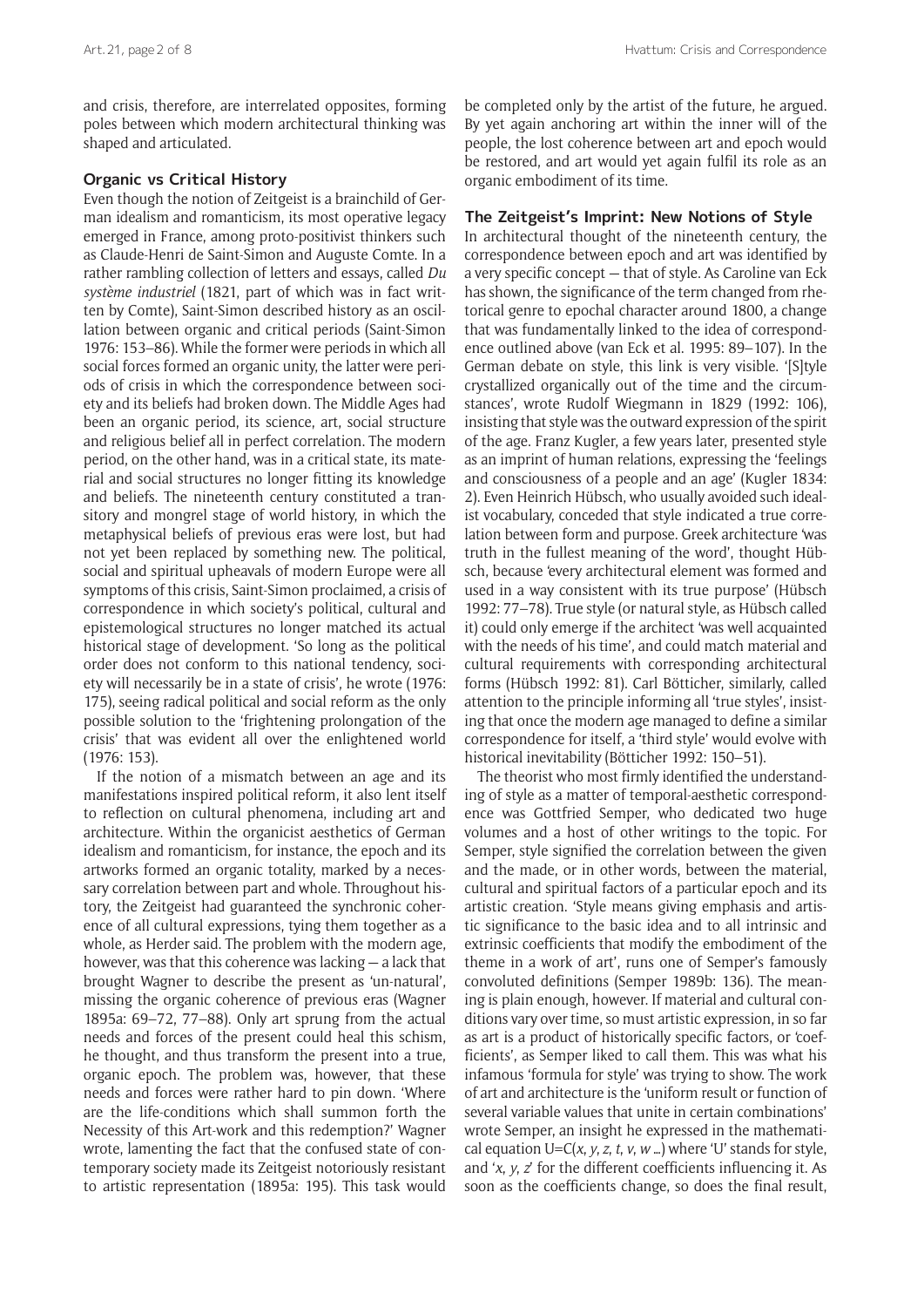and if not, the result is by definition faulty (Semper 1984: 241). When 'antiquarian' architects continue to build like the ancient Greeks, despite the difference between our age and theirs, it is an example of such a fault (Semper 2004: 78). The lack of correspondence did not result merely in a few inferior buildings, however. For Semper, as for Hübsch and Bötticher, it was symptom of a far-reaching crisis in modern art and society alike. To look more closely at these evocations of crisis may bring out some important nuance in nineteenth century thinking on architecture, throwing new light on the modern notion of crisis as well as its antidote: style.

#### **Hübsch's Crisis**

Hübsch rose to fame with his battle cry of 1828, 'In what style should we build', yet his notion of crisis went back farther. Already during his travels in Greece and Italy between 1817 and 1824, Hübsch tells the readers of his *Bauwerke* of 1838, he was pondering the crisis in contemporary architecture and how to solve it (Hübsch 1838: 2). The encounter with classical architecture confirmed for him that all true styles were based on the same principle of correspondence between given historical conditions and built architectural form. Instead of converting him back to neo-classicism, however, the experience convinced him that modern architecture had to be fundamentally different from the Greek. '[T]he formative factors that condition today's architecture are completely different — indeed almost diametrically opposed to those that affected the Greek style', wrote Hübsch, 'and yet we build in the Greek style […]. How is this possible, if what I have said up to now is true?' (Hübsch 1992: 76). In other words: if the principle of correspondence applied to every genuine historical style, it also demonstrated the shortcomings of the present, in so far as the nineteenth century had failed to use its own 'formative factors' as the basis for its own style.

While Hübsch drew a somewhat gloomy conclusion from his travels, he also observed something else, which may have consoled him. Modernity was not alone in its critical state. In fact, history was full of examples of similar break-downs between artistic expression and underlying historical conditions. One such example he found in Rome's old basilica churches. Early medieval Rome was a time of crisis, Hübsch thought, in which social and spiritual upheavals led to a poor fit between the time and its art. The basilica church was a symptom of this crisis. Originally built as a Roman assembly hall and market, the basilica type was later adopted for totally different purposes and modified according to new needs. Instead of ending up as a stylistic bastard, however, the early Christians somehow managed to retain the organic connectedness between form and purpose, developing the basilica type into a new and genuine architectural style. As Hübsch recalled,

I eagerly adopted Rome's old basilicas as my guide: They seemed to me to originate from a similar crisis as the one we see today. With unselfconscious artistic naiveté, they [the early Christians] sought Like the early Christians, nineteenth-century architects were confronted with the difficult task of fitting new needs into old types. There was a critical mismatch, in other words, between the given conditions and the cultural aspiration. The early Christians solved this crisis, not by inventing a new type but by radically reshaping an old one to fit their requirements, physically and spiritually. They thus created a new style as an organic continuation of an old, drawing living Romanesque out of dead Roman, so to speak. The basilica church showed how a true architectural style could emerge from crisis, providing, Hübsch thought, a profoundly inspiring example for the modern age.

If Hübsch occasionally indulged in cultural analyses of style, his 1828 manifesto promoted a rather more worldly approach. A new style cannot derive from the past 'but only from the present state of natural formative factors', he declared, defining these factors as building material, 'technostatic experience', and climatic protection. Only as an afterthought did he add, 'the more general nature of our needs based on climate and perhaps in part on culture' (Hübsch 1992: 71). Yet even within this relatively constricted definition of style, the idea of correspondence remains the guiding principle. Modern style — like Greek style — had to be based on contemporary conditions: on 'the present state of the formative factors', as Hübsch put it (1992: 83). As today's formative factors were totally different than those of the Greeks, modern architecture obviously had to be and look different (Hübsch 1992: 76). Yet both eras were governed by the principle of correspondence, without which architecture would be only 'senseless form'. Only by ridding architecture of its inherited store of obsolete forms, and developing forms adequate to modern society, could it regain its significance as a public art. In one startling passage, he writes:

The building of the new style will no longer have a historical and conventional character, so that emotional response is impossible without prior instruction in archaeology: they will have a truly natural character, and the layman will feel what the educated artist feels. (Hübsch 1992: 99)

In this remarkable statement, Hübsch entrusts the Volk with the intuitive recognition of 'true form'. Only by communicating directly with the emotional life of the people (to use an expression from Sigfried Giedion many years later) could architecture yet again become meaningful. Here, as Barry Bergdoll points out, Hübsch far transcends the materialist position into which he is often inscribed (Bergdoll 1983: 3–13). Instead, he approaches a distinctly modern notion of the Zeitgeist as the immediate relationship between a people, an age, and its art.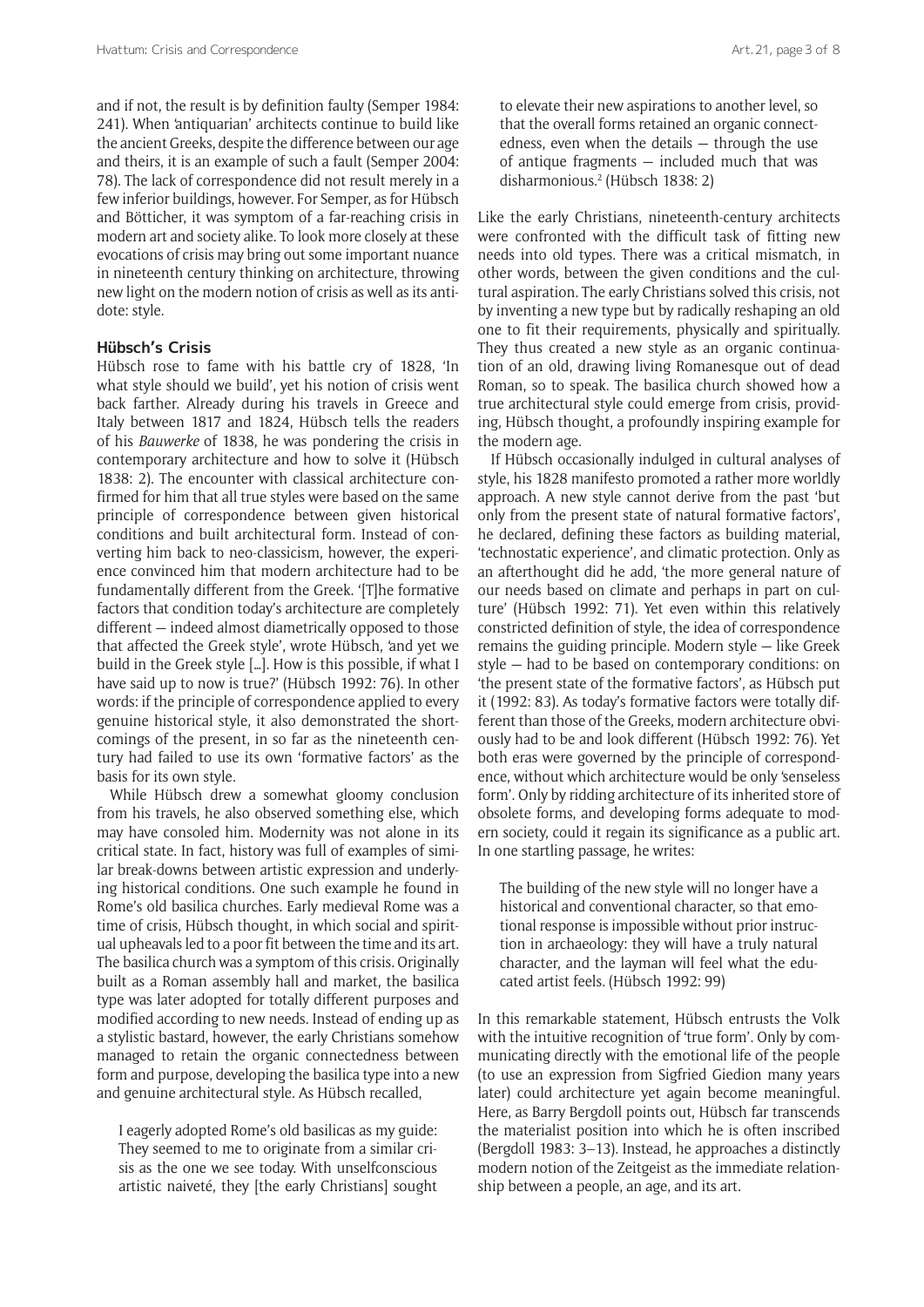# **Bötticher's Crisis**

Hübsch was not alone in envisioning a new style emerging from the needs and means of modern society. Whether these needs were defined in materialistic or idealistic terms, most writers agreed that 'we should strive to attain a living art that faithfully reflects and is nourished by the character of its own time' (Wiegmann 1992: 111). The modern age should not imitate history but work in a manner analogous to that of previous epochs. A theorist with a particular interesting vision of what this might mean was the Berlin scholar Carl Bötticher, famous for his studies of Greek tectonics. In a lecture given at the 1846 Schinkelfest, Bötticher lamented the unprincipled eclecticism of contemporary architecture. Like Hübsch, however, he consoled himself by identifying historical predecessors for the contemporary crisis. He found three. Firstly, Indian cave architecture was incoherent because the 'creative invention' of its makers was unable to dominate its raw material. As a result (analogous to Hegel's symbolic stage), this architecture was unfree and fettered, incapable of communicating its spiritual content in an adequate way. Arab architecture was next. Incapable of understanding the antique style, wrote Bötticher, the Arabs 'destroyed its art-form by covering the structural skeleton, carpetlike, with the geometrical patterns of their own floral world, thus overlaying their buildings with an opulent but meaningless coating' (Bötticher 1992: 153). After these xenophobic demonstrations, Bötticher turned to home ground. The misunderstood attempts during the Renaissance at clothing German architecture in an antique style were as reprehensible as those of the Indians and Arabs, he thought. 'No lengthy critique of such a meaningless welter of forms is called for: the senseless and bizarre formations that were produced are too well known and too displeasing', Bötticher shuddered (1992: 153). The problem with all these periods was that they lacked unity between inner principle and outer appearance, between *Kernform* and *Kunstform*, to use Bötticher's famous terms from a slightly different context (Bötticher 1844: 53). Without such a correspondence, architecture fails to be meaningful. Crisis, consequently, is a regular occurrence in the history of architecture, arising every time the principle of correspondence is not heeded. As Bötticher writes, 'History itself has marked such an attempt as a destruction of everything that makes architecture into an art. Wherever it has made its appearance in architecture, it has signalled the death of the idea of form' (1992: 152).

Even though Bötticher promised to discuss three crises in the history of architecture, he promptly went on to a fourth, namely the contemporary. Like the Arabs, nineteenth-century architects kept clothing their buildings in random coatings, irrespective of the cultural and material make-up of the building. The result was meaningless, because the work lacked organic coherence between its inner principle and its outer form. Yet the nineteenth century suffered under an even more fundamental problem. As long as the present did not have a new set of 'factors' upon which to base a new style, it inevitably relied on a historical vocabulary. This was the terrible predicament of the contemporary age, thought Bötticher; it was condemned, as it were, on two fronts. On the one hand, it could not repeat historical motifs in a meaningful way, and on the other, it could not do without them. If trying to eliminate historical style, 'we would find ourselves alone in an immense void, having lost all the historical ground that the past has provided for us and for the future as the only basis on which further development is possible' (Bötticher 1992: 151). Trying to find a way out of this impasse, Bötticher adopted a Hegelian formula. While neither the Greek nor the Gothic style allowed for further development (trying would be like attempting to perfect perfection, Bötticher wrote), the present nevertheless needed both, as the dialectical antitheses from which a new synthesis would emerge:

[A]nother art will emerge from the womb of time and will take on a life of its own: an art in which a different structural principle will sound a more ringing keynote than the other two. Another style will be born, but only after the other two have made their contributions. Because this style will have as its origin and its basis the inner principles of the two other styles, it cannot exclude either of them; but will embrace both and allow them to serve it jointly. (Bötticher 1992: 157)

Cleverly including past styles into the 'present formative factors' from which modern style had to emerge, Bötticher seemed to offer nineteenth-century architecture the possibility to have its cake and eat it too. While waiting for the new material that would engender a wholly new style for the modern era, the need for old styles should be considered a real and relevant factor in contemporary architecture. Bötticher called this a 'true eclecticism', seeing it, at least temporarily, as a solution to the crisis.

#### **Semper's Crisis**

The nineteenth century's 'frightening prolongation of the crisis' consisted in the fact that the present conditions, rather like Hegel had predicted, seemed to be beyond external representation. From this point of view, modernity was condemned to a perpetual mismatch between its historical essence and its outward appearance. Despite hopes that a new material would relieve the crisis of contemporary architecture, both Hübsch and Bötticher admitted that the problem went deeper. Only 'the advent of a new and totally different period', as Hübsch put it, could alleviate the critical mismatch between the era and its art (Hübsch 1992: 175). But how would such a 'different period' come about?

The theorist who would confront the crisis most directly was Gottfried Semper. Like Wagner, Semper spent much of his life in exile after their mutual engagement in the Dresden uprising of 1849. He shared (at least for a period of his life) not only Wagner's radical politics but also the composer's gloomy diagnosis of modernity as a time of 'bad coherence'. The present was suffering from a lack of correspondence, Semper thought, between political,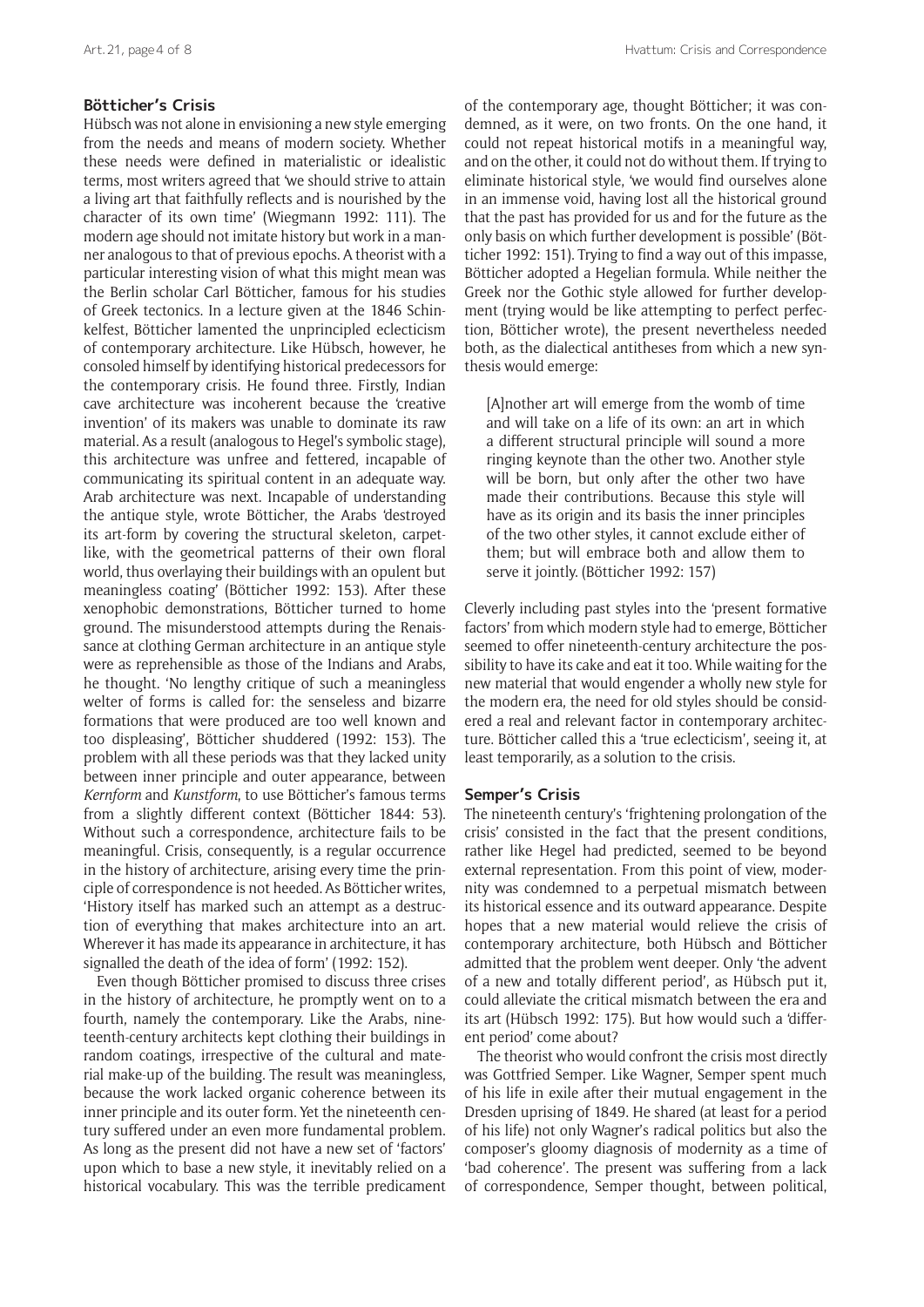social, and cultural conditions. The confusion in architecture and the arts was but a symptom of this, 'a clear manifestation of certain anomalies within existing social conditions' (Semper 1989b: 130). Nowhere did these anomalies present themselves more clearly than in the Great Exhibition of 1851, with its array of mass-produced goods. The commerce and chaos horrified Semper and brought him to conclude that present conditions were 'dangerous for the industrial arts, and decidedly fatal for the traditional higher arts' (1989b: 135). Unlike most of his contemporaries, however, Semper did not see this crisis as altogether destructive. Evoking astrological imagery, he described the present as a cosmic nebulae where new stars are born from the cosmic dust of old systems. Contemporary art is in a similar state, he thought, a precarious balance between destruction and regeneration:

These phenomena of artistic decline and the mysterious phoenixlike birth of new artistic life arising from the process of its destruction are all the more significant for us, because we are probably in the midst of a similar crisis. (Semper 2004: 71)

While there was no doubt that nineteenth-century architecture found itself in a crisis, thought Semper, the crisis could potentially bring forth something new. To understand how was the task of his magnum opus *Der Stil*, a grand if ultimately unsuccessful attempt at redeeming the crisis of modern society by means of style.

If the crisis, as Wagner had stated, consisted in the discrepancy between the age and its outward appearance, the solution seemed simple enough. '[T]he crisis will come to an end […] as soon as we can bring ourselves to fill the eminent role assigned to us by the march of civilization', wrote Saint-Simon (1979: 153). Semper followed suit. We need, he declared, 'to make artistic use of *our* social needs as factors in the style of *our* architecture in the same way as has been done in the past' (Semper 1989c: 179). But what exactly are the needs of the present? Can they be defined at all? And even more importantly, how can they be embodied in architectural form? These were the pressing concerns underlying *Der Stil*, whose subtitle *Practical Aesthetics* indicates its operative ambition. In a grand, comparative overview of human making and the various factors influencing it, Semper attempted to unravel the secret of style and operationalise it for the modern age. Probing into materials, craft techniques (everything from weaving to ceramics and metalwork), ethnography, religious belief, topography, meteorology, and art history, Semper tried to show how artistic form corresponded to the cultural, material, and spiritual factors of its time and its place. The drooping shape of the Egyptian situla, for instance, reflects the requirement of its material (ceramic), the use to which it is put (to fetch water from the shallow banks of the Nile and be carried on a yoke), and the society from which it emerged (the autocratic and hierarchical society of ancient Egypt). The Greek hydria, on the other hand, although it is also a ceramic vessel, is totally different. It is shaped to fetch water from springs and be carried

on the head, hence its generously receiving mouth, stable proportions, and wide foot. With its upward-striving posture, the hydria represents a culture based on individual freedom, symbolising the democratic, freedom-loving spirit of Greek society:

How significantly the soaring, spiritual, and lucid essence of the spring-worshiping Hellenes emerges symbolically from this subordinated artistic form, in contrast to the situla, which expresses the physical law of gravity and balance in a way quite opposite but no less appropriate to the spirit of the Egyptian people! […] The basic features of Egyptian architecture seem to be contained in embryo in the Nile pail, and the formal relation of the hydria to certain types of the Doric style is no less striking. (Semper 2004: 469–70)

These kinds of analyses (and *Der Stil* is full of them) demonstrated to Semper's mind the universal validity of the principle of correspondence. By looking carefully at architectural form and the intrinsic and extrinsic factors influencing it, one could understand not only the work itself but also the epoch and the society that had produced it. To do a similar analysis on behalf of contemporary society was the aim of *Der Stil*, and also of Semper's 'Ideal and Universal Collection', developed in the 1850s (Semper 1852). If one could identify the basic factors driving modern society, one would have the keys to a true, contemporary style. 'The future will settle everything', Semper enthused: 'The shackles would fall by themselves if the urge that drives the present became more generally aware of its aim. Here is victory and freedom!' (Semper 1989b: 130, 148).

But, alas, modernity resisted analysis. The contemporary coefficients of style were notoriously elusive, making it impossible, it seemed, to proceed analytically towards a new style. Not surprisingly, *Der Stil* remained incomplete, overestimating, perhaps, the power of analytical reason (Hvattum 2004: 189–92). Semper must have suspected this for some time, for every once in a while his writings hint at a different approach — a reverse equation, so to speak. The turbulence of the modern condition  $-$  the crisis, if you like — makes it difficult to define, let alone represent, its cultural coefficients. As a consequence, modernity is 'passing into the formless', Semper wrote ominously (2004: 71). As frightening as it may be to witness this disintegration, it does allow for something new to emerge — 'a new formation in the making', as he wrote. In Semper's case, this 'new' was not simply new coefficients resulting in a new style, but a more radical upheaval in which the principle of correspondence was, as it were, transcended, or at least temporarily reversed. Instead of art being the passive result of given factors, Semper hinted at a future in which art (and architecture) was an active force in shaping society; shaping the very preconditions which defined it, so to speak. This, of course, is the dream of the Gesamtkunstwerk as Wagner conceived it: an aesthetic leap by which society is not only mirrored but transformed by means of art.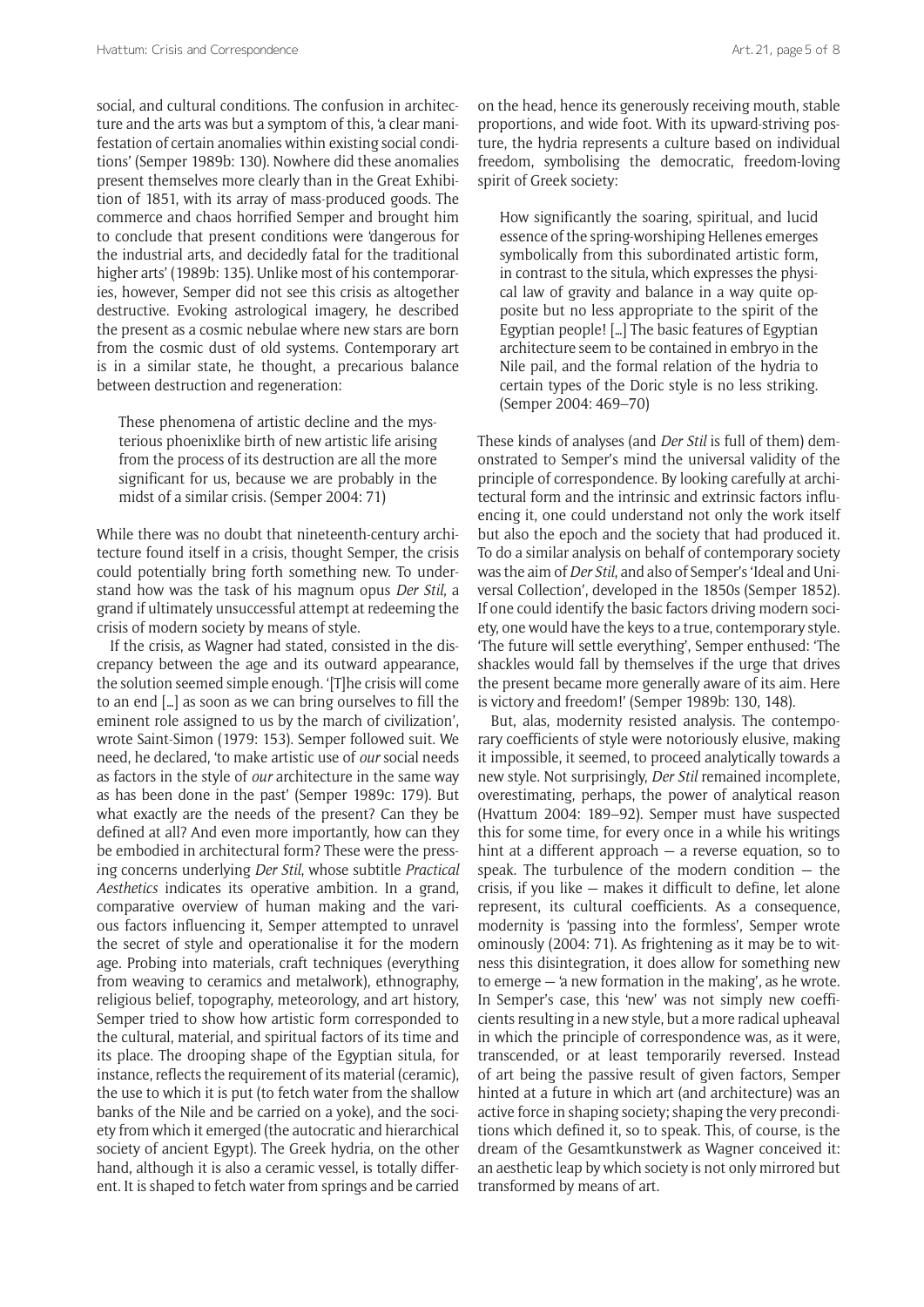# **Sublimating Style: The Gesamtkunstwerk**

The aesthetic leap of the Gesamtkunstwerk takes us back to the two strands of historicist thinking touched on in the beginning of this essay. German idealist and romantic philosophy construed the epoch as an organic whole, endowed with its own, unique character. Style was the unifying fingerprint of this epochal organism, growing out of its historical conditions of becoming. Within this framework, the task of the present was to achieve an organic coherence between style and socio-historical conditions, and in this way, consolidate itself as a true epoch. Positivists such as Saint-Simon shared many of these insights, yet added an operative ambition of their own. For Saint-Simon, as for generations of revolutionary thinkers succeeding him, the organic coherence of the epoch was not only a matter of historical analysis but of contemporary implementation. The sublimation of modernity into an epoch proper was something that could be planned and implemented, for instance by means of art. This is precisely the role of the Gesamtkunstwerk in its Wagnerian sense:

In common, too, shall we close the last link in the bond of holy Necessity; and the brother-kiss that seals this bond, will be the *mutual Art-work of the Future*. But in this, also, our great redeemer and well-doer, Necessity's vicegerent in the flesh,—*the Folk*, will no longer be a severed and peculiar class; for in this Art-work we shall all be *one*,— heralds and supporters of Necessity, knowers of the un conscious, willers of the unwilful, betokeners of Nature,—*blissful men*. (Wagner 1895a: 77)

The Gesamtkunstwerk, as envisioned by Wagner, was simultaneously a manifestation and an actualisation of modern society, sublimating the modern era into an aesthetic totality. Through the Gesamtkunstwerk the modern nation was to be constituted aesthetically; the Volk was not only to be articulated but also *formed* by the total work of art. As Wagner proclaimed: 'It is for Art […] and Art above all else, to teach this social impulse its noblest meaning, and guide it towards its true direction' (1895b: 56). A kind of sublimated reciprocity reveals itself here between art and the conditions from which it springs. The Gesamtkunstwerk was to emerge out of the depth of a united people, yet it was also to serve as the means by which to bring about such a unity. It was a means of redemption; a vehicle for salvation from the 'baleful state' of modernity, actualising the new conditions of humanity and inaugurating a new art (Wagner 1895a: 210). The artist, then, was to transform contemporary society from a critical to an organic epoch in the Saint-Simonian sense, bringing about a metamorphosis of the mass into a Volk, a civilisation into Culture (Bryant 2004: 158–59). Semper picked up several of these ideas, and although the Semperian Gesamtkunstwerk does not overlap with Wagner's in all respect, they both conceived the Gesamtkunstwerk as the sublimating agent that would bring together art, society, and Zeitgeist in one great, redeeming gesture

(Hvattum 2004). Semper's prophetic statement sums up the argument:

For everything will only remain an eerie phantasmagoria until our national life develops into a harmonious work of art, analogous but richer than Greek art in its short golden age. When this happens, every riddle will be solved! Where are they who have thought of the possibility! (Semper 1989a: 78)

The Gesamtkunstwerk represented a solution — the only solution, according to Semper  $-$  to the modern crisis. At the same time it was itself a product of crisis, entirely dependent on the disintegration of art. When Wagner proclaimed that the old art-forms had to be 'used up', and Semper longed to accelerate the disintegration of art, they both envisioned a kind of apocalyptic meltdown that would overturn art's representational status and allow it, momentarily, to take on a transformatory role. This idea of the Gesamtkunstwerk as an agent of change — a harbinger of redemption in modern society — makes it, as much recent scholarship has pointed out, a profoundly modern phenomenon, central to the modernist agenda in the twentieth century (Bryant 2008; Koss 2010; Munch 2012). From Walter Gropius' total building to Sigfried Giedion's desire to 'grasp life as a totality' (Giedion 1995: 87), the history of twentieth century architecture is full of attempts to heal modernity's alleged crisis by means of more or less 'total' works of art.

The Gesamtkunstwerk derives from, yet transcends, the principle of correspondence; allowing, as it were, a momentary reversal of cause and effect. In Wagner's revolution, art shapes the epoch rather than the other way around. If style and crisis form a Hegelian antithesis, the Gesamtkunstwerk could be considered the synthesis transcending the opposition. Wagner's dialectics thus anticipates key themes in twentieth-century architecture, where the Gesamtkunstwerk was called upon to resolve crisis and sublimate style into a living and reciprocal correspondence between art and its times. This line of thinking would have repercussions far into twentieth-century modernism. Although the *term* style is largely abandoned, the principle of correspondence from which the term derives is upheld. From Giedion's exalted plea for architecture to be 'an inner expression of the life process' (Giedion 1995: 88) to Manfredo Tafuri's dystopic characterisation of late modernism as 'a readable diagram of an intolerable situation' (Tafuri 1980: 97), modern architecture remains firmly tied to its Zeitgeist.

If history is envisioned as a succession of coherent epochs — organic wholes in which all expressions of life adhere to a dominant Zeitgeist — then the discrepancies of the present seem all the more conspicuous. In a sense, the principle of correspondence inevitably entails a notion of crisis. To be sure, the sense of crisis expressed by Saint-Simon, Wagner, Hübsch, Bötticher, and Semper was in response to a time of great upheaval, both political and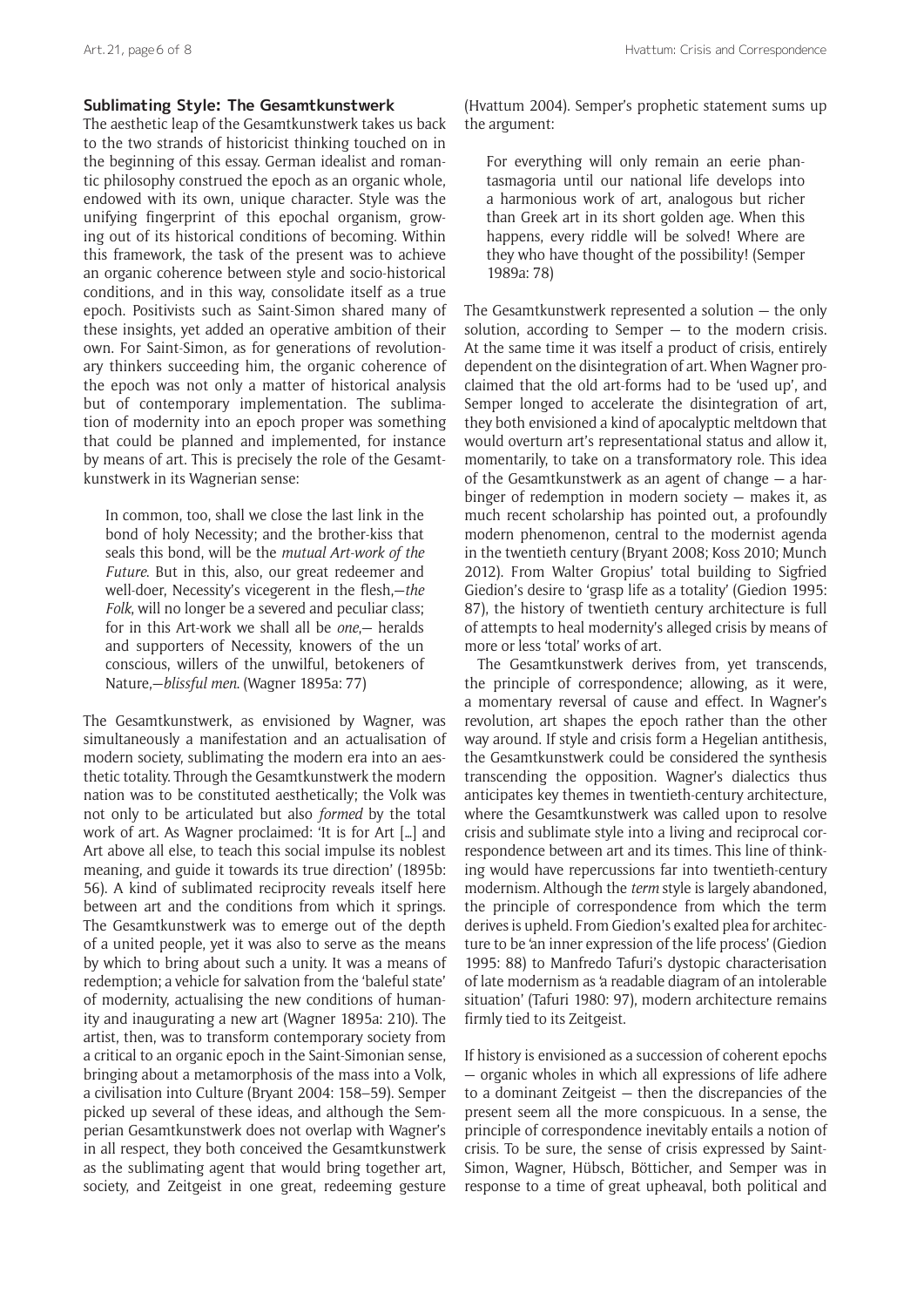cultural. But this disorder must have seemed particularly acute when seen against the background of a past construed as coherent and organic. The cry for a unified and unifying 'style of our time' was caused, then, not only by a chaotic present but also by a particular notion of the past which made the present seem by definition deficient and crisis-ridden (Koselleck 1985). Even the Gesamtkunstwerk, called upon to transform the relationship between art and epoch, ultimately remains within the logic of correspondence. The Wagnerian artwork of the future inevitably ended — as did all the great *Gesamtkunstwerke* of the twentieth century — as style.

#### **Notes**

- <sup>1</sup> Semper used the term *Übereinstimmung*, defining style as the 'Übereinstimmung einer Kunsterscheinung mit ihrer Entstehungsgeschichte, mit allen Vorbedingungen und Umständen ihres Werdens' ['correspondence of an art-object with its genesis, with all the pre-conditions and circumstances of its becoming'] (Semper 1979: 402).
- <sup>2</sup> 'Rom's alte Basiliken ergriff ich mit Eifer als Wegweiser: sie schienen mir in einer gleichen Krisis — wie die heutige — entstanden: man suchte damals in ganz unbefangener künstlerischer Naivität das vorliegende neue Ziel auf dem nächsten Wege zu erreichen, so dass die Hauptformen einen organischen Zusammenhang erhielten, während sich freilich — durch die Verwendung antiker Fragmente — viel Unharmonisches einmischte' (Hübsch 1838: 2). Author's translation.

# **References**

- **Bergdoll, B** 1983 Archaeology vs. History: Heinrich Hübsch's Critique of Neoclassicism and the Beginnings of Historicism in German Architectural Theory. *Oxford Art Journal*, 5(2): 3–13.
- **Bötticher, C** 1844–52 *Die Tektonik der Hellenen*, vols 1–2. Potsdam: Riegel.
- **Bötticher, C** 1992 The Principles of the Hellenic and Germanic Ways of Building with Regards to Their Application to Our Present Way of Building (1846). In: Herrmann, W (ed. and trans.), *In What Style Should We Build? The German Debate on Architectural Style*. Santa Monica: Getty. pp. 147–67.
- **Bryant, G** 2004 Timely Untimelyness: Architectural Modernism and the Idea of the Gesamtkunstwerk. In: C Hermansen and M Hvattum (eds.), *Tracing Modernity. Manifestations of the Modern in Architecture and the City*. London: Routledge. pp.156–72.
- **Bryant, G** 2008 *Redesigning Life and Art: The Quest for a Gesamtkunstwerk in Modern German Life and Thought*. Unpublished thesis (PhD), University of Cambridge.
- **Eck, C van** et al. (eds) 1995 *The Question of Style in Philosophy and the Arts*. Cambridge: Cambridge University Press.
- **Giedion, S** 1995 *Building in France, Building in Iron, Building in Ferroconcrete* (1928), D Berry (trans.). Santa Monica: Getty.
- **Hegel, G W F** 1975 *Aesthetics: Lectures on Fine Arts* (1835), T M Knox (trans.). Oxford: Clarendon.
- **Herder, J G** 2004 *Another Philosophy of History* (1774), I Evrigenis and D Pellerin (trans.). Indianapolis: Hackett.
- **Hübsch, H** 1838 *Bau-Werke: Text zum ersten und zweiten Heft*. Carlsruhe: Veith.
- **Hübsch, H** 1992 In What Style Should We Build? (1828). In: W Herrmann (ed. and trans.), *In What Style Should We Build? The German Debate on Architectural Style*. Santa Monica: Getty. pp. 63–101.
- **Hübsch, H** 1992 The Differing View of Architectural Style in Relation to the Present Time (1847). In: W Herrmann (ed. and trans.), *In What Style Should We Build? The German Debate on Architectural Style*. Santa Monica: Getty. pp. 169–77.
- **Hvattum, M** 2004 *Gottfried Semper and the Problem of Historicism*. Cambridge: Cambridge University Press.
- **Koselleck, R** 1985 *Futures Past. On the Semantics of Historical Time*, K Tribe (trans.). New York: Columbia University Press.
- **Koss, J** 2010 *Modernism after Wagner*. Minneapolis: University of Minnesota Press.
- **Kugler, F** 1834 Ueber den Kirchenbau und seine Bedeutung für unsere Zeit. *Museum, Blätter für bildende Kunst*, (2) 1: 1–8.
- **Munch, A** 2012 *Fra Bayreuth til Bauhaus. Gesamtkunstwerk'et og de moderne kunstformer*. Aarhus: Aarhus University Press.
- **Saint-Simon, C-H** 1976 On the Industrial System (1821). In: G. Ionescu G (ed. and trans.), *The Political Thought of Saint-Simon*. Oxford: Oxford University Press. pp. 153–86.
- **Semper, G** 1852 *Practical Art in Metals and Hard Materials: Its Technology, History, and Styles*. Unpublished manuscript. National Arts Library, Victoria and Albert Museum London.
- **Semper, G** 1979 Über Baustile (1869). In: H Semper and M Semper (eds), *Kleine Schriften*. Mittenwald: Mäander Kunstverlag. pp. 395–426.
- **Semper, G** 1984 The Attributes of Formal Beauty (1856– 59). In: W Herrmann (ed. and trans.), W *Gottfried Semper: In Search of Architecture*. Cambridge, MA: MIT Press. pp. 219–44.
- **Semper, G** 1989a The Four Elements of Architecture (1851). In: H Mallgrave and W Herrmann (eds and trans), *Gottfried Semper. The Four Elements of Architecture and Other Writings*. Cambridge: Cambridge University Press. pp. 74–129.
- **Semper, G** 1989b Science, Industry, and Art. Proposals for the Development of a National Taste in Art and the Closing of the London Industrial Exhibition (1852). In: H Mallgrave and W Herrmann (eds and trans), *Gottfried Semper. The Four Elements of Architecture and Other Writings*. Cambridge: Cambridge University Press. pp. 130–67.
- **Semper, G** 1989c Prospectus. Style in the Technical and Tectonic Arts or Practical Aesthetics (1859). In: H Mallgrave and W Herrmann (eds and trans), *Gottfried Semper. The Four Elements of Architecture and Other Writings*. Cambridge: Cambridge University Press. pp. 174–80.